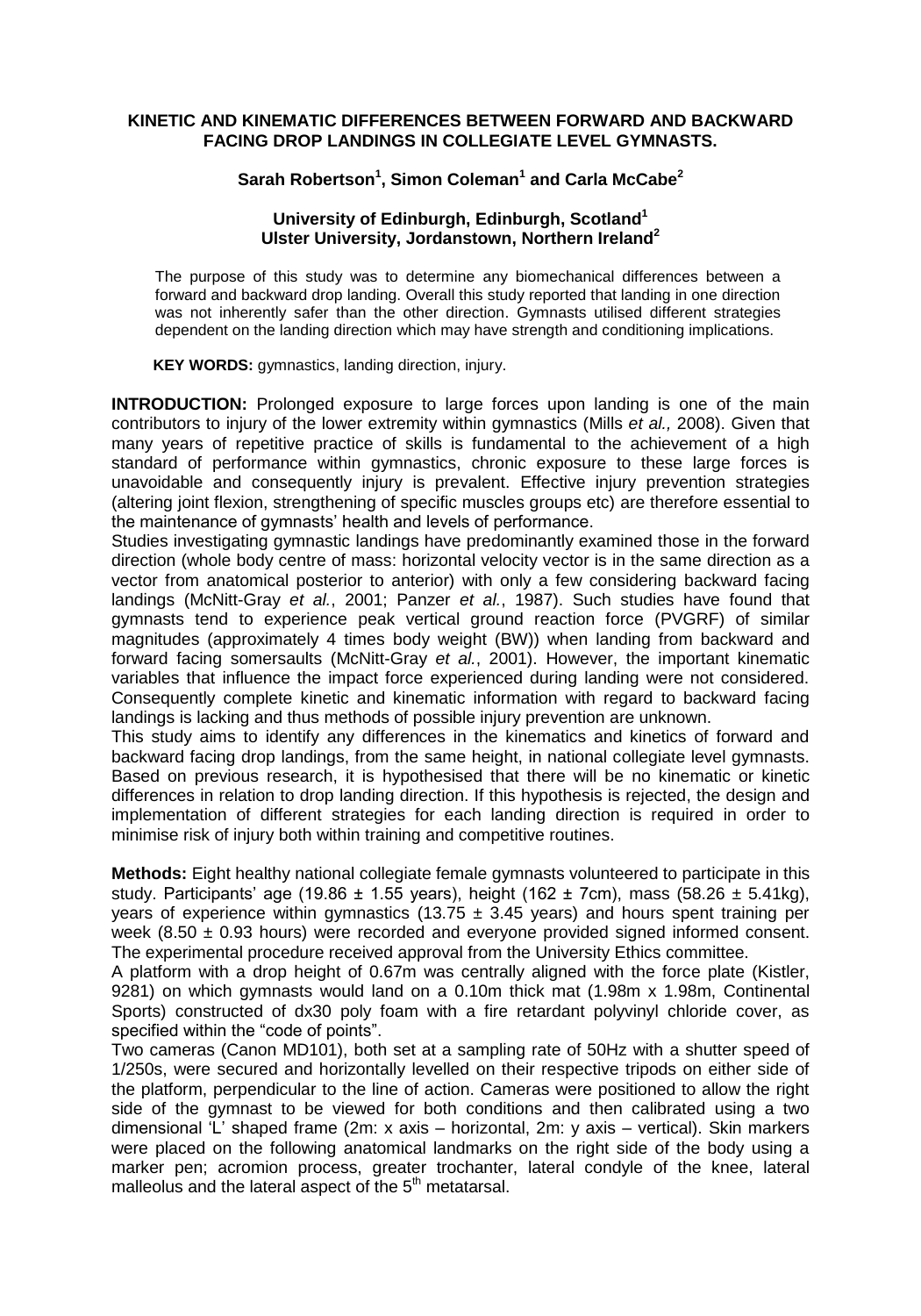The force plate (1000 Hz; y- vertical axis, x- horizontal axis) was calibrated for each individual by instructing the participant to stand stationary on the mat above the force plate, immediately prior to execution of the first landing in the forward and backward directions. Each participant performed four forward and backward facing landings in a randomised order with a one minute interval in-between each one to prevent fatigue. All jumps were performed by stepping off the platform with the arms folded across their chests as a way to control the contribution of the arm action between participants (Pain & Challis, 2006). Landings were performed by contacting the mat with both feet simultaneously and bringing the velocity of the centre of gravity (COG) to zero.

Kinematic and kinetic data collection were synchronised to the time of initial contact using a force triggered LED, positioned in the field of view of each camera. Time of contact was identified by the video field in which the LED illuminated within the kinematic data and the first consistent increase in vertical force within the kinetic data (McNitt-Gray *et al.,* 1993).

All landing trials were analysed using Ariel Performance Analysis System (APAS) (Ariel Dynamics Inc, Trabuco Canion, USA) motion analysis software. Each landing was trimmed to start ten frames before initial contact with the landing mat and end fifteen frames after the minimum COG position. Following digitisation the raw spatial coordinates were smoothed using a digital Butterworth filter with a cut-off frequency of 6Hz.

PVGRF of each landing task was identified and converted to BW to account for any differences in weight. Peak ankle, knee and hip joint angular velocity (JAV) were obtained from APAS by defining the segments as follows; shank relative to the foot, thigh relative to the shank and trunk relative to the thigh, respectively. Landing phase duration was identified as the time from initial contact to the minimum vertical position of the whole body COG, as used by McNitt-Gray (1991). Leg stiffness was determined as the ratio of change in vertical GRF to the vertical displacement of the whole body COG between initial contact and PVGRF, derived from Hughes and Watkins (2008), with the absolute values used for analysis.

Means of each variable for the four trials in each direction were calculated. Data were tested for normality using Shapiro-Wilk tests and if normal repeated measures *t*-tests (p< 0.05) were carried out. Effect size data were interpreted using the scale of 0.1 to 0.3 as small, 0.3 to 0.5 as moderate, 0.5 to 0.7 as large and 0.7 to 0.9 as very large.

**Results:** PVGRF was not significantly different between the forward and backward facing landings  $(t/7) = 1.849$ ;  $p = 0.107$ ) and the effect size showed a large effect ( $r = 0.57$ ). Table 1 illustrates mean PVGRF values and standard deviations.

|                                  | <b>Backward Facing Landings</b> | <b>Forwards Facing Landings</b> |
|----------------------------------|---------------------------------|---------------------------------|
| PVGRF (BW)                       | $5.29 \pm 0.50$                 | $4.99 \pm 0.63$                 |
| Peak Hip JAV (rad/s)*            | $-8.48 \pm 0.72$                | $-7.70 + 0.88$                  |
| Time to Peak Hip JAV (s)         | $0.16 \pm 0.01$                 | $0.14 \pm 0.01$                 |
| Peak Knee JAV (rad/s)*           | $-9.60 \pm 0.54$                | $-10.52 \pm 0.69$               |
| Time to Peak Knee JAV (s)        | $0.14 \pm 0.01$                 | $0.13 \pm 0.01$                 |
| Peak Ankle JAV (rad/s)*          | $-16.93 \pm 1.59$               | $-14.47 \pm 1.25$               |
| Time to Peak Ankle JAV (s)       | $0.10 \pm 0.01$                 | $0.10 \pm 0.01$                 |
| Landing Phase Duration (s)       | $0.23 \pm 0.08$                 | $0.29 \pm 0.08$                 |
| Leg Stiffness $(N \cdot m^{-1})$ | $23.5 \pm 3.35$                 | $24.37 \pm 3.90$                |

**Table 1.** Forward and backward facing kinematic and kinetic results (mean + standard deviation). **\*** Significant difference between the forward and backward facing landings.

Maximum ankle and hip JAV were found to be significantly larger for backward facing landings than forward ones  $(z = -2.521; p = 0.012, t(7) = -2.903; p = 0.023$  respectively). The effect size between the landing directions showed a large effect for ankle JAV (*r* =0.63) and a very large effect for hip JAV (*r* = 0.74). Maximum knee JAV was significantly greater when landing in the forward direction compared to the backward direction ( $t(7) = 4.908$ ;  $p =$ 0.002) and the effect size was very large  $(r = 0.88)$ .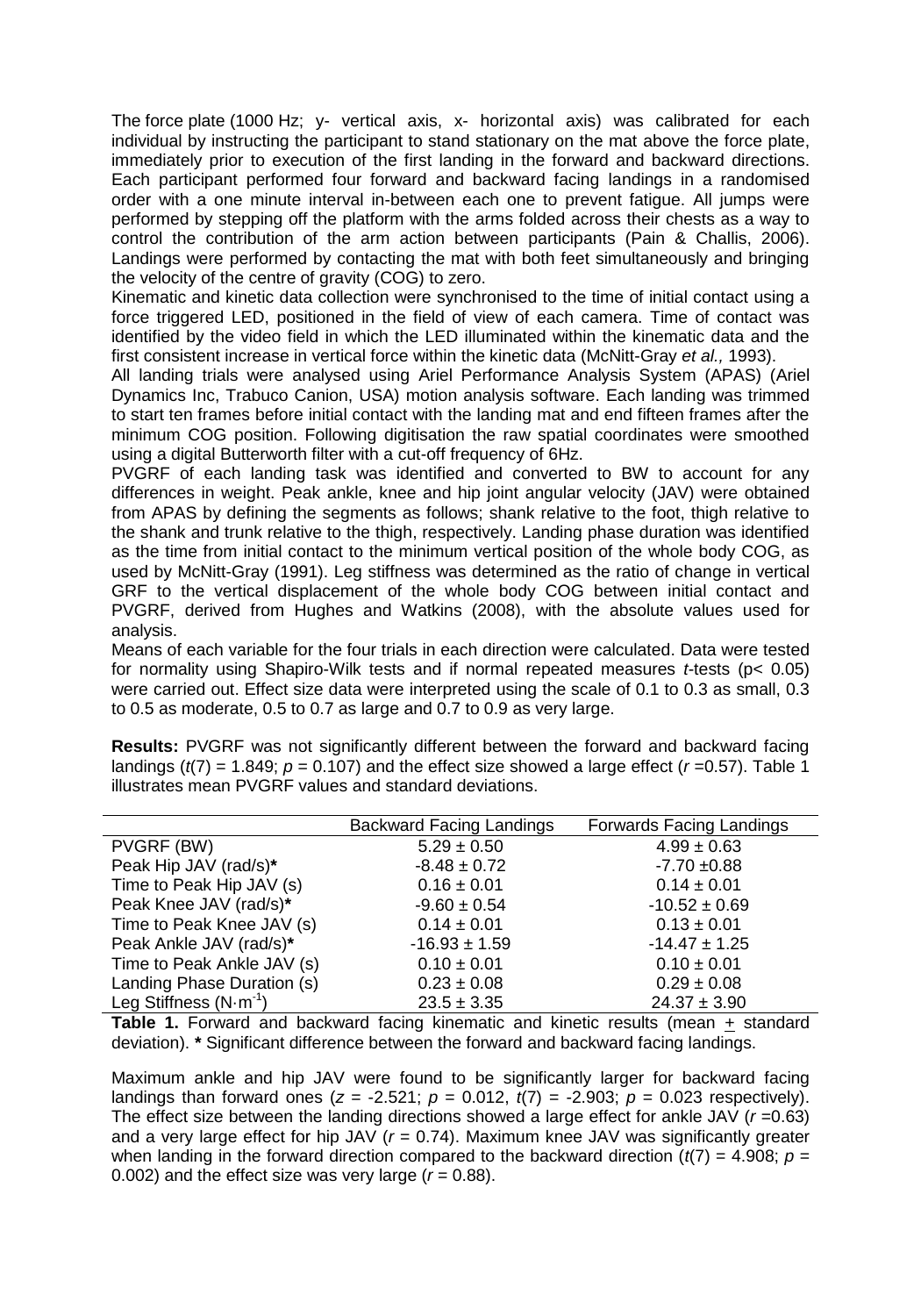Maximum JAV was greatest in magnitude and occurred earliest at the ankle joint, followed by the knee and then the hip joint during both the landing directions (Table 1).

Landing phase duration was not found to differ significantly between forward and backward facing landings although the difference approached significance  $(t/7) = -2.269$ ;  $p = 0.058$ ) and the effect size was large (*r =*0.65). Leg stiffness was not found to differ significantly between the landing directions  $(t/7) = -1.163$ ;  $p = 0.283$ ) and the effect size was medium (*r*  $=0.40$ ).

## **Discussion**

This study found ankle, knee and hip joint peak angular velocity to be the only variables to differ between landings in the forward and backward direction. Specifically it was found that peak angular velocity of the ankle and hip joints were greater when landing in the backward compared to the forward direction, whereas peak angular velocity of the knee joint was greater when landing in the forward direction relative to backwards drop landing. These findings indicate that 'landing direction' acts like a task constraint, resulting in the gymnasts organising a specific landing strategy depending on whether they are landing from a forwards or backwards drop jump. This is in agreement with Mills *et al.* (2009) who also reported that gymnasts modified their landing strategy according to the landing direction when performing somersaults. One suggestion for this altered landing strategy may be due to postural control as a consequence of differing centre of mass trajectories (anteriorly/posteriorly) (Cortes *et al.,* 2007) when performing a front and backwards drop landing. Consequently gymnasts adjust the landing strategy so that they may successfully land the drop jump in a balanced manner.

As the leg muscles control the landing movement, this study indicates that the hip and ankle extensors are activated to a greater extent when landing from a backwards drop jump compared to a forwards landing; whereas the knee extensors (quadriceps) are activated more when landing from a forwards drop landing compared to a backwards landing. Although EMG analysis is needed to support this assumption, it is predicted that through the repetitive nature of landing activities within gymnastics, stress may be placed on specific muscle groups depending on the landing direction. Consequently coaches should incorporate varying landing directions within practices so to avoid overloading muscle groups that could eventually result in injury. Moreover coaches may find it beneficial to reduce the direction of landing that increases possible stress of the previously injured joint in an attempt to avoid further injury.

The finding that peak angular velocity was greatest in magnitude and occurred earliest at the ankle followed by the knee and hip joint during both the forward and backward facing landings is in accordance with McNitt-Gray (1991). Such findings suggest that gymnasts consistently utilise invariant temporal characteristics (McNitt-Gray, 1991) independent of landing direction to absorb the force experienced. This is suggested to place the ankle joint at the greatest risk of injury during landings in both directions given the associated increase in joint loading rate with increased JAV (McClay *et al.*, 1994). However, such patterns appear beneficial for the more proximal joints. Coaches are encouraged to consider emphasising strength training of the surrounding muscles of the ankle joint, irrespective of the direction of landings executed during routines, as this joint is under a greater amount of stress than the knee and hip joints during both forward and backward facing landings. This is proposed to aid the resistance of the ankle joint to the greater angular velocity experienced upon landing and consequently reduce the loading rate of this joint, contributing to injury prevention.

The finding that forward and backward facing landings do not differ with respect to the PVGRF experienced corresponds with McNitt-Gray *et al.* (2001), who reported forward and backward facing somersaults to possess similar PVGRF. This indicates that a different landing strategy is employed to dissipate the impact forces similarly. Additionally, the range of PVGRF values reported within the current study correspond with those obtained by McNitt-Gray *et al.* (1993) when investigating landings in the forward direction onto a soft or stiff mat from a drop height of 0.69m, comparable to that used within the current study